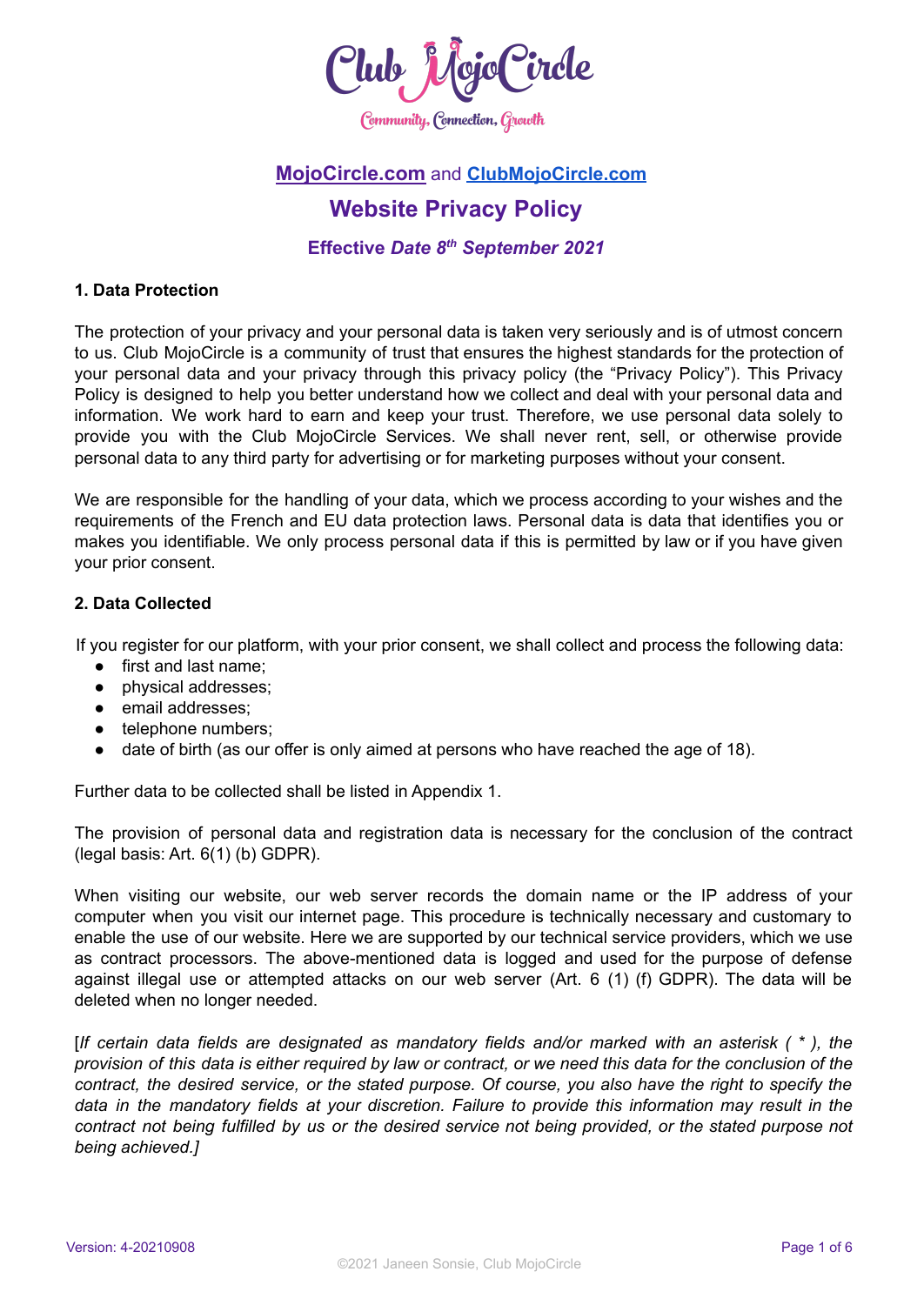

#### **3. Our Services**

Data are used only for managing your membership activity (membership, event booking, payment, emailing…). We only hold the data necessary to offer the services provided on our website. We do not ask for or use more data than necessary to provide you with a proper membership service. This means we only process and hold data related to [purchases and subsequent support related to those purchases], in accordance with Article 6(1)(b) of the General Data Protection Regulation (GDPR). Any processing of your data is only done to provide or perform the services or products you have purchased.

#### **4. Required Period and Security**

We only hold personal data for as long as necessary. Once the data is no longer needed, we delete it. We ensure that the appropriate physical, technical and organisational measures are taken to prevent alterations, loss of your data, or unauthorised access to your data.

#### **5. Rights in Data Protection**

Personal data is yours. As a Club MojoCircle user, you have the following rights regarding the processing of personal data:

- 1. Right of access by the data subject to the personal data concerned
- 2. Right to rectification or erasure or restriction of processing
- 3. Right to data transfer
- 4. If the processing of your personal data is based on your consent (Art. 6 (1) (a) or Art. 9 (2) (a) GDPR), you have the right to withdraw your consent at any time. We will inform you about this in detail in the following sections.
- 5. Right of appeal to a supervisory authority

You have the right to object to the processing of your data at any time for reasons arising from your particular situation if the legal requirements are met. If you object to the processing of your data for advertising purposes or wish to revoke your consent, a short message to contact [support@mojocircle.com](mailto:support@mojocircle.com) is sufficient at any time. Your data will then no longer be processed for the advertising purposes covered by the advertising objection or the revocation of consent. This does not affect the legality of the processing carried out until the objection or revocation. After your objection to the processing of your personal data for advertising purposes or the revocation of your consent, we are obliged under data protection law in accordance with the requirements of the French data protection supervisory authorities to include the necessary data (name, address, e-mail address) in our internal advertising blacklist and - only for this purpose - to permanently store/block and use for comparison with our future advertising files. (Art. 21 (3), Art.17 (3) (b), Art.6 (1) (c) GDPR). Moreover, you have a right to correction, deletion, restriction of processing, objection, and the right to data transfer if the legal requirements are met. In all these cases, please contact [support@mojocircle.com.](mailto:support@mojocircle.com) Finally, you have the right to complain to a competent data protection supervisory authority.

#### **6. Card & Payment Processing Data**

We use third-party payment providers to handle card and payment processing data securely, so we can provide our contractual service to you (legal basis: Art. 6 (1) (b) GDPR). We never see or store any card or payment information. In accordance with Article 6(1)(b) of the General Data Protection Regulation (GDPR) any other data is only used to process your purchase securely. Furthermore, we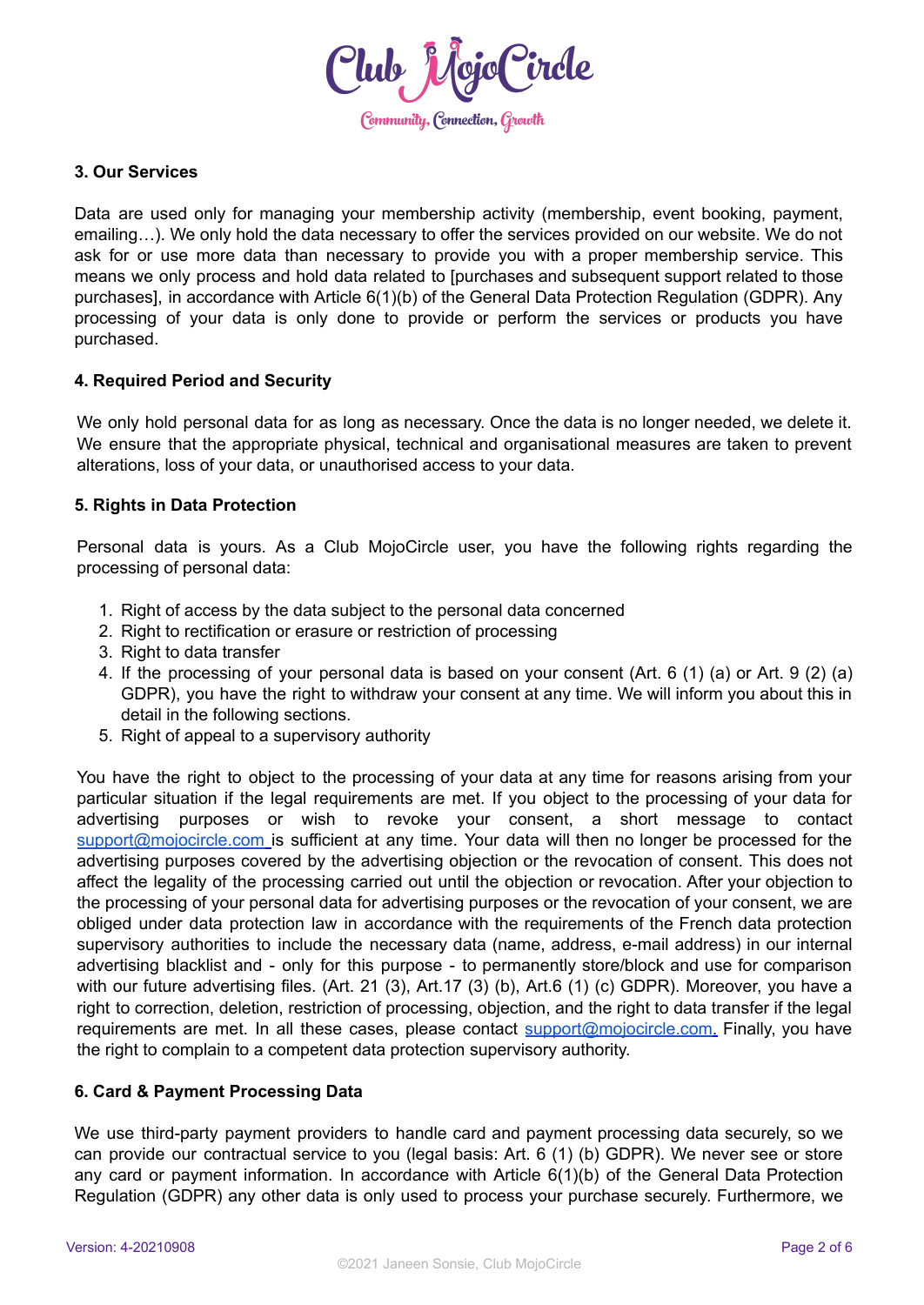

use companies as contract processors in order to be able to offer our customers payment methods customary in the market. These include credit card via PayPal and Stripe (Art. 6 (1) (f) GDPR). In accordance with Article 6(1)(c) of the General Data Protection Regulation (GDPR), we need to retain data related to all purchases to fulfil our existing legal obligations to account for tax on all transactions.

#### **7. Backup & Data Storage**

For storage and backup purposes, customer data and email subscription data may be passed to and stored securely with third party service providers located outside the EEA (European Economic Area). This is done to backup and preserve your data where it is needed to carry on offering a service to you. The service is provided in compliance with EU data protection regulations using a data processing agreement. At any time, you have access to the details of such third-parties and you can file a request for information using this email: [support@mojocircle.com](mailto:support@mojocircle.com) or our contact form on our website.

#### **8. Email Updates**

If you subscribe to our [updates/newsletter/e-magazine/email service], you agree that we will regularly email Club MojoCircle news and information, updates about current offers as well as interesting information about living in France and event invitations. All subscription emails sent by us contain clear information on how to unsubscribe from our email service, although being able to receive administrative emails is necessary as an active member. Our email service is an opt-in service only; with your prior consent required in accordance with Article 6(1)(a) of the General Data Protection Regulation (GDPR). This means to subscribe you must enter your details into the email subscription page and submit them to us. You can revoke your consent at any time, e.g. in your account settings, via the email address [support@mojocircle.com](mailto:support@mojocircle.com), [or by clicking on the unsubscribe link in any newsletter (to unsubscribe from that newsletter)]. We will use your data until you revoke your consent.

#### **9. Data Sharing with Partners**

We do not share commercial or technical data with our partners unless we have specifically sought and obtained your prior approval in writing. Where we request such approval, we will always fully disclose how your data is used. Please note that even when we have your specific consent, we only share data with partners that operate their own privacy policy in full accordance with the General Data Protection Regulation (GDPR).

The list of the partners we use can be found in Appendix 2.

#### **10. Cookies**

Our website uses "cookies" to track use and allow customers to purchase from our website. Cookies are small text files that are stored on your computer. Please note that these cookies do not contain or pass any personal, confidential or financial information or any other information that could be used to identify individual visitors or customers purchasing from our website. Please note that you are free to refuse cookies.

#### **11. Our Promise**

We never sell, rent or exchange mailing lists without your prior written consent.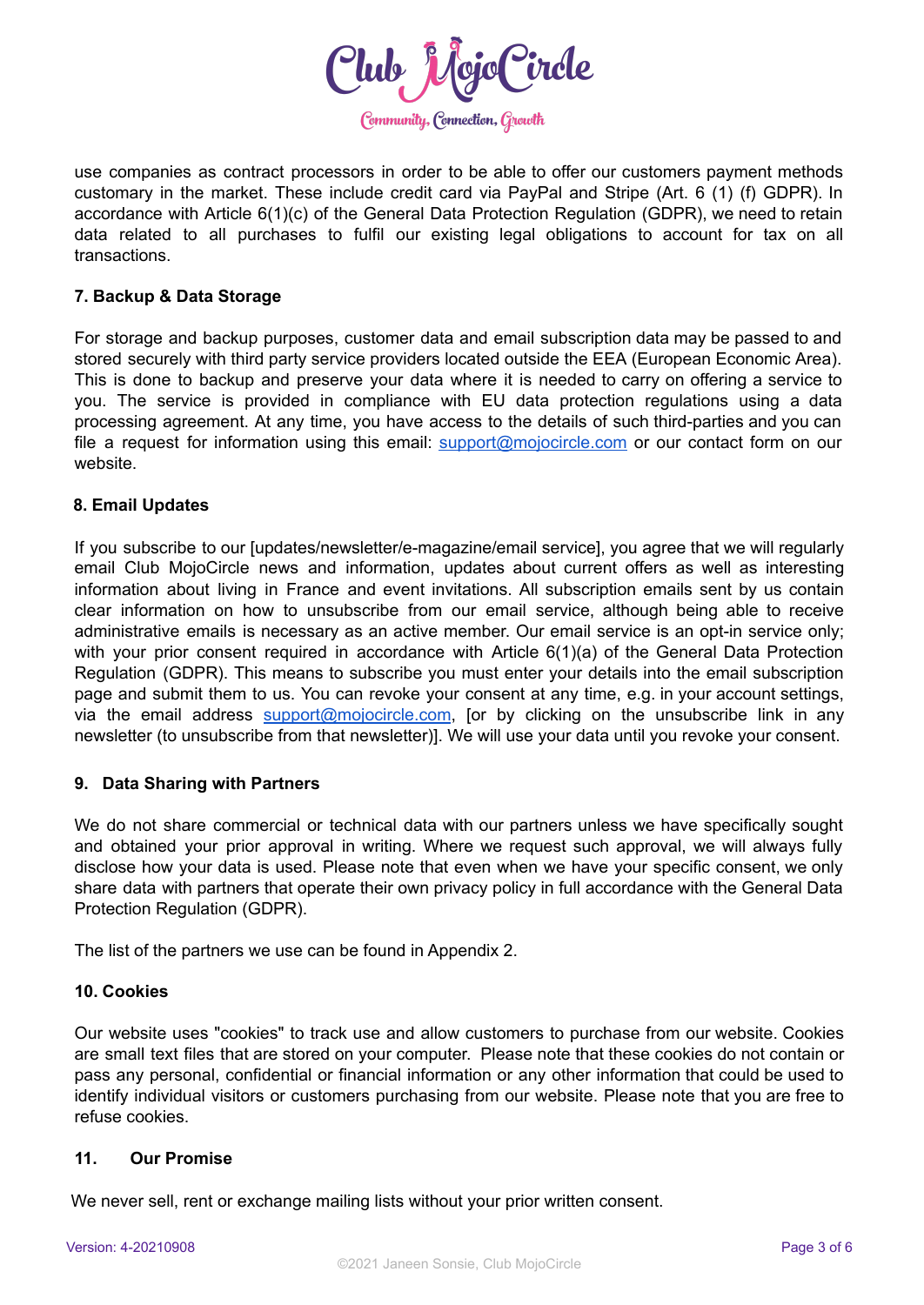

#### **12. Changes**

This Privacy Policy must be adapted from time to time to the actual circumstances and the legal situation. Please check the Privacy Policy before using our platform to keep up to date with any changes or updates.

#### **13. Contact Us**

If you have any questions relating to our Privacy Policy, please email us on [Support@mojocircle.com](mailto:support@mojocircle.com) or use our contact form. We process your data to answer your service requests (Art. 6 (1) (b, f) GDPR). The communication of address and telecommunication data marked as mandatory data is necessary in order to process and answer your request. The voluntary provision of further data makes it easier for us to process your enquiry.

This policy was last updated on 08 September *2021 by*

*Janeen Sonsie, 283 Avenue Henri Giraud, 06140, Vence, France*

Email: contact@mojocircle.com From within France: *07 73 27 48 46* International: *+33 7 73 27 48 46* SIREN Number: 849934252 - Registered in France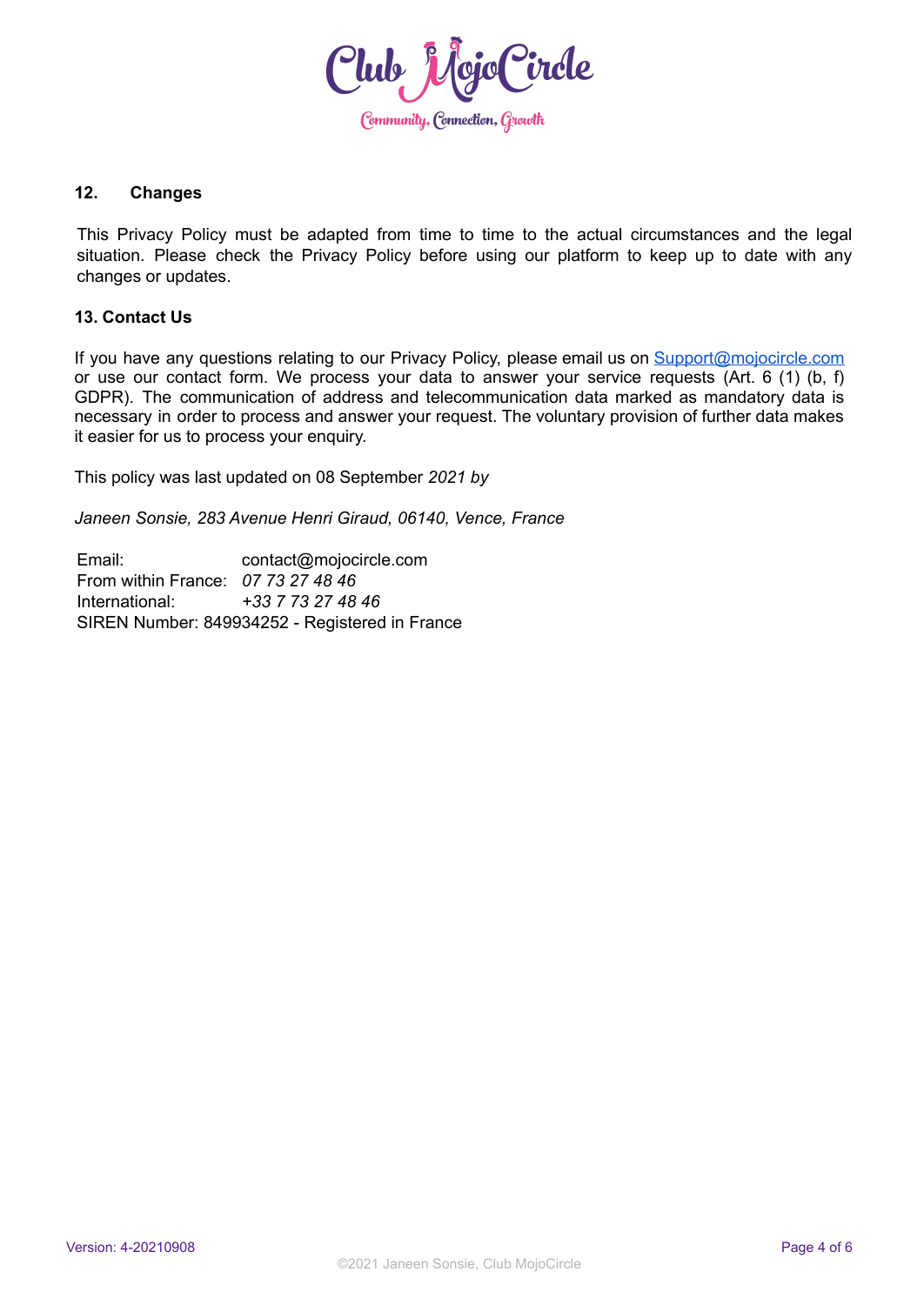

## **Appendix 1: DATA TO BE COLLECTED**

- 1. Email address
- 2. First name
- 3. Surname
- 4. Nickname
- 5. Current Address
- 6. Country of origin
- 7. Expat Women Facebook group member (y/n)
- 8. Expat Women Meetup group member (y/n)
- 9. Birthday (year optional)
- 10. Work status
- 11. Relationship status
- 12. Number of children
- 13. What do you want to get from this Club?
- 14. What would you like to enhance in your life?